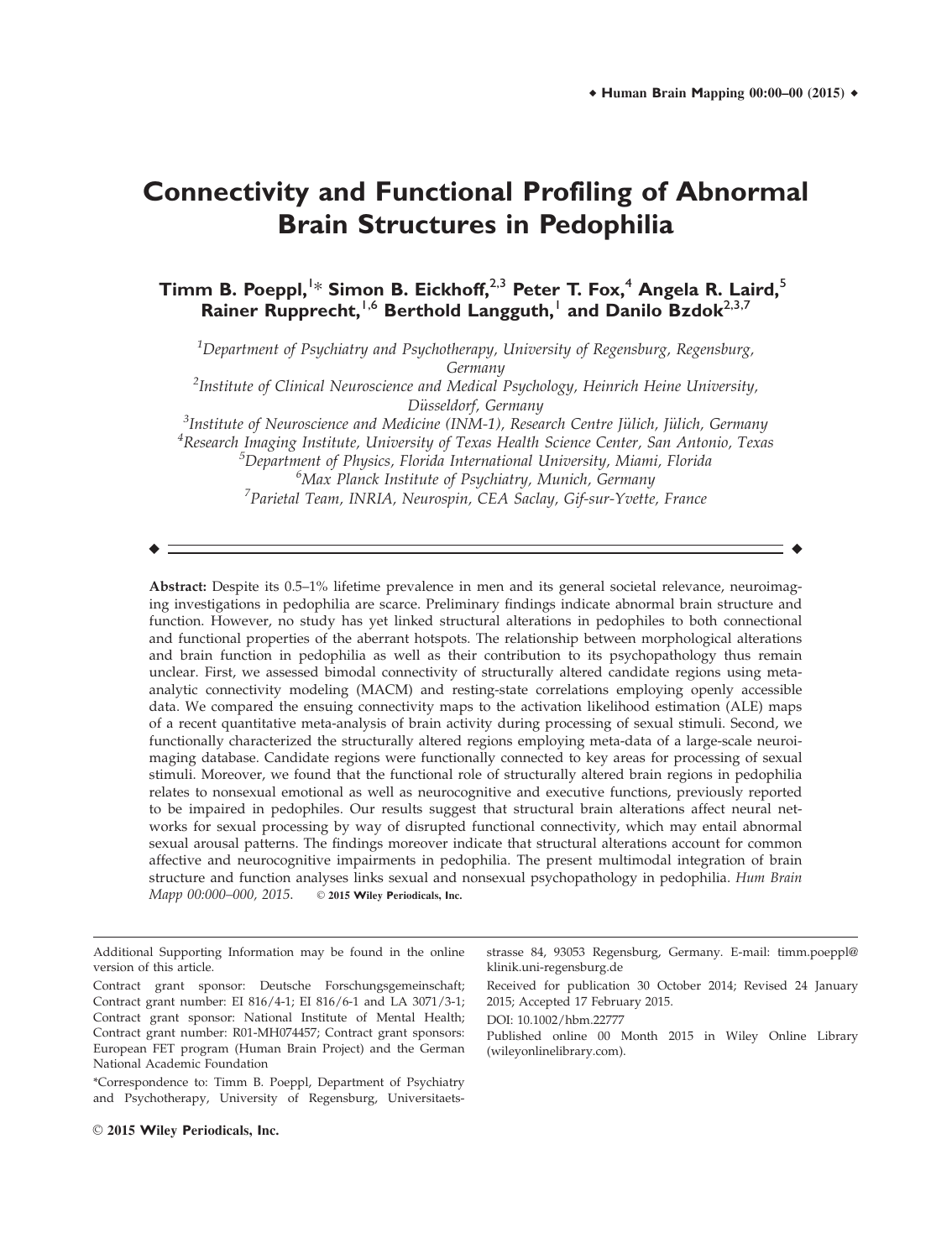Key words: pedophilia; meta-analytic connectivity modeling (MACM); functional magnetic resonance imaging (fMRI); resting state; functional connectivity; neuroimaging

r r

## **INTRODUCTION**

There is growing evidence that pedophilia is linked to both structural and functional brain abnormalities [Mohnke et al., 2014]. In spite of a considerable lifetime prevalence of approximately 0.5–1% in the male population [Mokros et al., 2012], similar to schizophrenia, and its general societal relevance, neuroimaging investigations of this paraphilia are surprisingly scarce.

Only a small number of functional magnetic resonance imaging (fMRI) studies investigated dysfunctional brain activations during visual sexual stimulation in pedophilia. These have been located predominantly to cortical and subcortical regions that are closely related to the generation of sexual arousal [Poeppl et al., 2014; Stoléru et al., 2012]. More specifically, pedophiles featured abnormal neural activity in the left dorsolateral prefrontal cortex (DLPFC) and the hypothalamus [Walter et al., 2007], the right amygdala [Sartorius et al., 2008], thalamus, pallidum, and striatum [Schiffer et al., 2008a], cingulate and bilateral insular cortex [Poeppl et al., 2011], as well as in the orbitofrontal cortex (OFC) and right DLPFC [Schiffer et al., 2008b]. Notably, there is a considerable variability in findings between studies. Yet, a recent study suggests that functional imaging of brain response patterns during visual sexual stimulation might enable diagnostic classification of pedophilia with high sensitivity and specificity [Ponseti et al., 2012].

On the level of individual patients, neurological case reports demonstrated that pedophilic behavior can follow both focal (i.e., various types of tumors and lesions) and systemic brain diseases (e.g., dementia, Parkinson's syndrome). This indicates at least a contributing role of structural brain alterations to the etiology of sexual interest in children. In the respective case reports, morphological alterations comprised the frontal lobes, anterior temporal lobes, and amygdalae, non-motor basal ganglia, hypothalamus, and septal nuclei. However, the anatomical location of impairment varied considerably between case studies. Hence, neurological disorders may merely unmask a predisposition to sexual interest in children through different mechanisms, for example, disinhibition, sexual preoccupation, or hypersexuality [Mendez and Shapira, 2011].

These qualitative neurological case reports have been complemented by quantitative voxel-based morphometric studies that demonstrated volume reductions of the right amygdala, hypothalamus, and septal regions [Poeppl et al., 2013; Schiltz et al., 2007], structural deficits of temporal cortices and fiber bundles [Cantor et al., 2008; Schiffer et al., 2007], and morphologic abnormalities of OFC and basal ganglia [Schiffer et al., 2007]. Further

alterations appeared in areas in the parietal lobe [Cantor et al., 2008; Schiffer et al., 2007] as well as the cingulate cortex, insula, and cerebellum [Schiffer et al., 2007], when comparing pedophilic with nonpedophilic men. Similar to previous reports of functional abnormalities, these morphometric results show a considerable variability between studies. Only the finding of decreased right amygdala volume has been replicated [Poeppl et al., 2013; Schiltz et al., 2007]. Such topographical heterogeneity may at first glance appear contradictory. Diverging findings might however be explained by inclusion of different patient samples with diverse features of pedophilia, given evidence that specific neuroanatomical deficits may correlate with certain clinical "phenotypic" characteristics of pedophiles [Poeppl et al., 2013]. In this way, the seemingly conflicting results could be read as complementary rather than contradictory. However, it should also be noted that there are considerable differences in sample sizes between studies. While three previous studies have each investigated less than 20 individuals [Poeppl et al., 2013; Schiffer et al., 2007; Schiltz et al., 2007], only one study included a sample as large as 65 pedophilic subjects [Cantor et al., 2008]. This sample size enabled a whole-brain analysis [Cantor et al., 2008], which contrasts the current dominance of region-ofinterest (ROI) approaches [Poeppl et al., 2013; Schiffer et al., 2007; Schiltz et al., 2007]. Inconsistencies between results may also arise from differences in statistical power.

The conjunction of insight from neuroimaging research on pedophilia indicates both abnormal brain structure and abnormal brain function during processing of sexual stimuli. The finding of volume reductions in white matter (WM) fiber bundles linking gray matter (GM) regions that respond to sexual stimulation complement the structural and functional GM alterations [Cantor et al., 2008]. Notably, these WM reductions are also found in hebephilic men, that is, individuals primarily or exclusively sexually attracted by pubescents [Cantor and Blanchard, 2012]. The deficiencies in those fiber bundles have been interpreted as evidence that pedophilia may result from a disconnection within a neural system underlying processing of sexual stimuli [Cantor et al., 2008]. As a consequence of these previous findings, we therefore hypothesized that distinct hotspots of structural anomaly entail a disruption of functional integrity.

In addition to their deviant sexual preference, pedophilic perpetrators also manifest a number of other nonsexual neuropsychological alterations including neurocognitive impairment, non-right-handedness, and executive dysfunctions [Blanchard et al., 2007; Cantor et al., 2004; Cantor et al., 2005; Kruger and Schiffer, 2011; Schiffer and Vonlaufen, 2011]. A critical view is warranted in this context, because pedophilic and non-pedophilic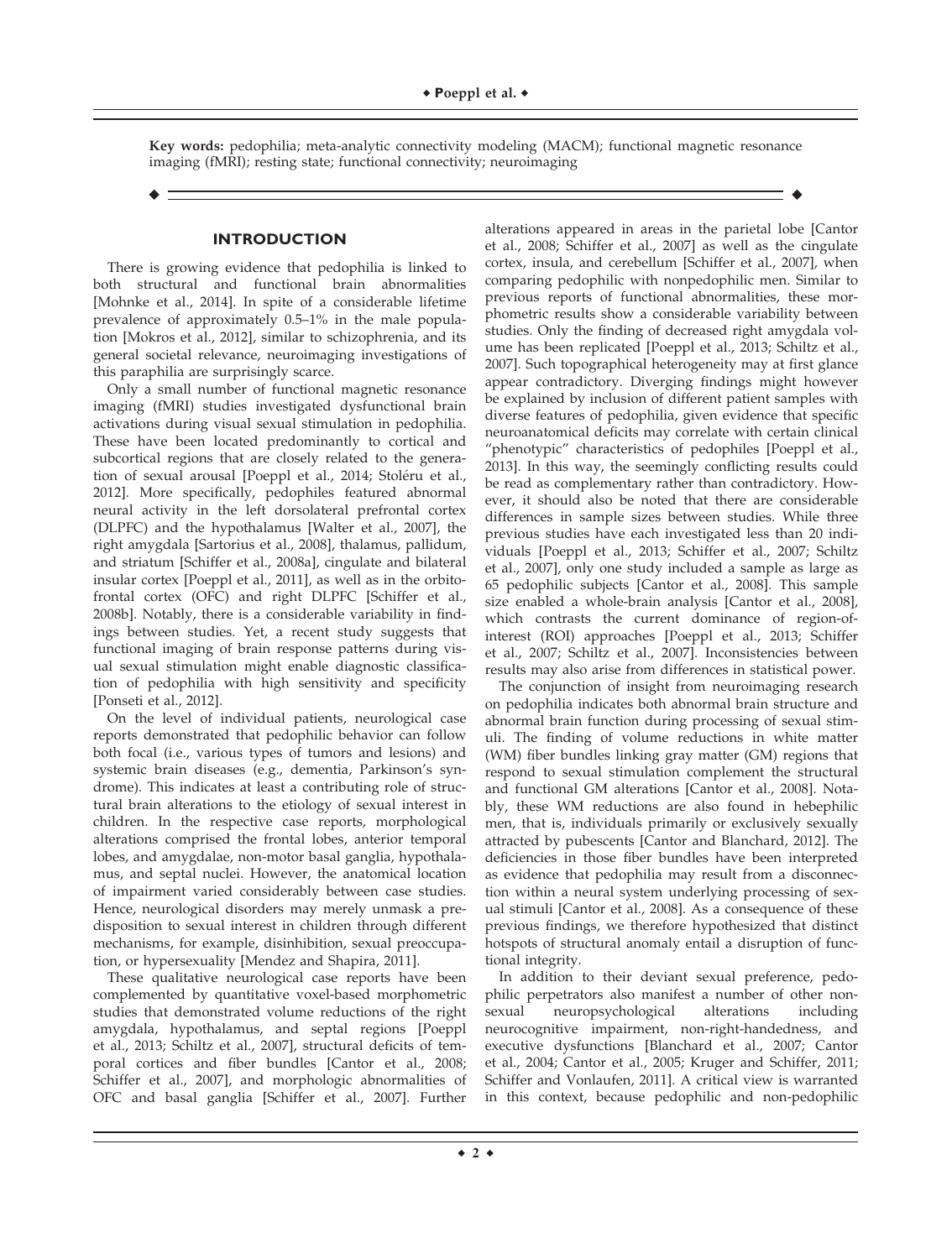

# **Figure 1.**

Seed regions. Seed regions were taken from a recent voxelbased morphometry (VBM) study, which identified a set of pedophilia-related gray matter (GM) alterations [Poeppl et al., 2013]. The right amygdala exhibited volume reduction in pedophilic perpetrators. GM deficits in the left dorsolateral prefrontal cortex (DLPFC) and left insular cortex were found to be corre-

child molesters exhibit specific deficits, respectively [Eastvold et al., 2011; Schiffer and Vonlaufen, 2011; Suchy et al., 2009]. Yet, some alterations may at least partly be explained by factors other than pedophilia [Kruger and Schiffer, 2011]. Irrespective of that, there seems to be consensus that pedophilia is associated with neuropsychological disturbances. Furthermore, there is a high prevalence of mood disorders in pedophilic subjects [Cohen and Galynker, 2002; Raymond et al., 1999]. These nonsexual emotional abnormalities are underlined by findings of altered neural activity during nonerotic emotional stimulation in pedophilic patients [Walter et al., 2007]. Therefore, morphologic aberration underlying neural dysfunction most likely affects not only sexual-processing-related but also more general-purpose brain systems in pedophilia. Importantly, not a single study has so far linked morphometric findings in pedophiles to either their connectivity patterns or functional roles. It thus remains unclear how morphological alterations relate to brain function and might contribute to psychopathology in pedophilia. An important step toward removal of this ambiguity is therefore to pinpoint the physiological neural networks which the candidate regions are embedded in and, moreover, to assess if these functional networks pertain to processing of sexual stimuli. In addition, it is essential in this context to specify the physiological functions (i.e., roles) of the candidate regions. This study hence set out to model functional connectivity (FC) of regions featuring pedophilia-related neuroanatomical alterations and to delineate their functional characterizations. Using a multimodal approach, we

lated with pedosexual interest and sexual offense recidivism. Left and right temporoparietal junction (TPJ) as well as medial orbitofrontal cortex (mOFC) featured the less GM in pedophilic perpetrators, the younger their victims were. [Color figure can be viewed in the online issue, which is available at [wileyonline](http://wileyonlinelibrary.com) [library.com.](http://wileyonlinelibrary.com)]

aimed at providing a comprehensive characterization of regions morphologically altered in pedophilic perpetrators by analyzing interactions of their functional connections.

# **METHODS**

# **Definition of Seed Regions**

Seed regions were taken from a recent voxel-based morphometry study, which identified a set of pedophiliarelated GM alterations [Poeppl et al., 2013] (cf., Fig. 1): (1) Right amygdala, which exhibited volume reduction in three independent samples of pedophilic perpetrators using ROI analyses [Mohnke et al., 2014; Poeppl et al., 2013; Schiltz et al., 2007]. (2) Left DLPFC, whose GM deficits have been found to be correlated with pedosexual interest and sexual offense recidivism [Poeppl et al., 2013] in addition to its aberrant neural activity during visual sexual stimulation in pedophiles [Schiffer et al., 2008a,b; Walter et al., 2007]. (3) Left insular cortex, whose GM volume was found to be reduced in pedophiles [Schiffer et al., 2007], to be inversely correlated with pedosexual interest and sexual recidivism [Poeppl et al., 2013] and to abnormally respond to visual sexual stimulation [Poeppl et al., 2011; Walter et al., 2007]. (4 and 5) Left and right temporoparietal junction that featured the less GM in pedophilic perpetrators, the younger their victims [Poeppl et al., 2013], as well as pedophilia-related dysfunction in a sexual context [Poeppl et al., 2011; Walter et al., 2007]. (6) Medial orbitofrontal cortex (mOFC), whose GM volume showed the same relationship to victim age as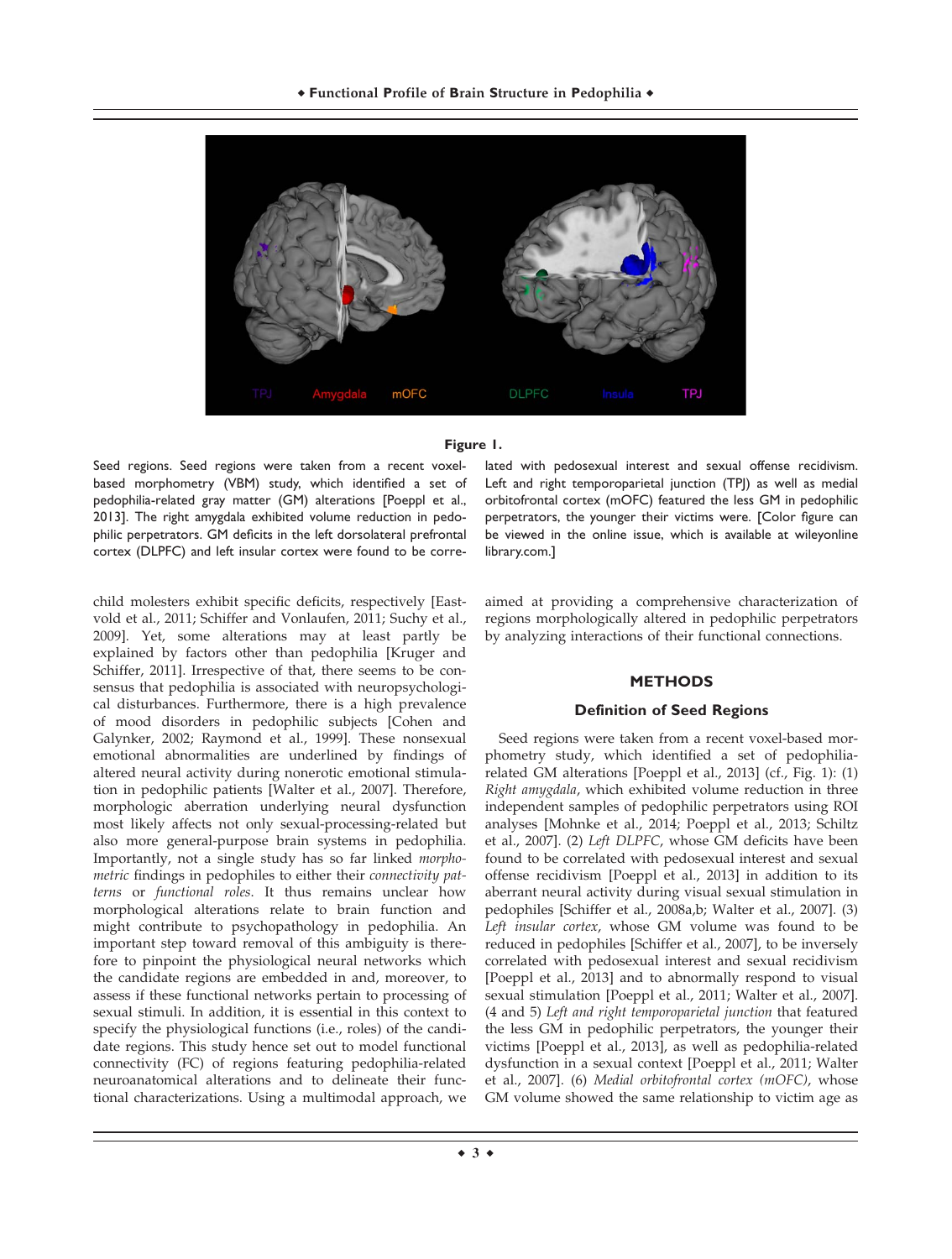the TPJ [Poeppl et al., 2013], and which was differentially activated in pedophiles during visual sexual stimulation [Schiffer et al., 2008a,b].

We analyzed FC and associated cognitive processes of these morphologically altered regions in a data-driven approach. This allowed to shed light on the so far unclear relationship between brain structure and function in pedophilia.

#### **Functional Connectivity**

## Task-dependent functional connectivity

FC of the six seed regions during task performance was analyzed by means of meta-analytic connectivity modeling (MACM) [Eickhoff et al., 2011; Laird et al., 2009]. This approach relies on the notion that FC is reflected in the temporal concomitance of activity in spatially distinct brain areas [Friston et al., 1996]. Accordingly, regions that are functionally connected are indicated by above-chance coactivation in functional neuroimaging studies and vice versa. MACM can quantify FC across large sets of neuroimaging experiments by assessing coherent activation across experiments. It thus delineates potential functional networks that are conjointly recruited by a broad spectrum of diverse tasks. Hence, it has to be noted that taskconstrained FC assessed by MACM is not restricted to sexual stimulus-driven processing in this study.

Here, whole-brain co-activation maps for each voxel of the respective seed region were delineated by capitalizing on the BrainMap database ([http://www.brainmap.org\)](http://www.brainmap.org) [Fox and Lancaster, 2002; Laird et al., 2011]. BrainMap contains whole-brain results from functional neuroimaging studies reported in a standard stereotaxic space. We constrained our analysis to fMRI and positron emission tomography experiments in healthy subjects. Experiments investigating age, gender, disease, or drug effects were excluded. Otherwise, we considered all eligible "BrainMap experiments" to enable a data-driven approach, given that any preselection based on taxonomic categories would have constituted a strong a priori hypothesis about how different tasks involve specific brain networks. These in-/exclusion criteria yielded  $\approx$ 7,500 eligible experiments at the time of analysis.

MACM analysis is carried out in a two-step procedure: First, we identified the pool of all eligible experiments in the BrainMap database that reported at least one activation focus within the respective seed region. Second, activation likelihood estimation (ALE) meta-analysis was employed to quantitatively summarize that experiment pool in order to compute the connectivity map for each seed.

The ALE algorithm aims to identify areas with a convergence of reported coordinates across experiments that is higher than expected given a random spatial association. Reported foci are treated as centers of 3D Gaussian probability distributions capturing the spatial uncertainty associated with each focus [Eickhoff et al., 2009]. Probabilities of all foci reported of a given experiment were combined for each voxel, yielding a modeled activation (MA) map

[Turkeltaub et al., 2012]. Voxelwise ALE scores (union across these MA maps) then quantified the convergence across experiments at each location in the brain. To distinguish "true" from random convergence, ALE scores were compared to an empirical null distribution reflecting a random spatial association among all MA maps. The resulting random-effects inference focuses on the above-chance convergence across studies rather than the clustering within a particular study [Eickhoff et al., 2009]. This null hypothesis was derived by computing the distribution that would be obtained when sampling a voxel at random from each of the MA maps and taking the union of these values in the same manner as for the (spatially contingent) voxels in the original analysis [Eickhoff et al., 2012]. The p value of the "true" ALE score was finally given by the proportion of equal or higher values obtained under the null distribution. The resulting nonparametric  $P$  values were then assessed at a familywise error (FWE) corrected threshold of  $P < 0.05$  on cluster level (cluster-forming threshold:  $P < 0.001$  at voxel level) and transformed into z scores for display [Eickhoff et al., 2012].

#### Task-independent functional connectivity

Whole-brain task-independent FC of the seed regions was assessed using resting-state correlations in fMRI data from 132 healthy subjects (54 female, mean age:  $42.3$  years  $\pm 18.08$ SD) without any record of neurological or psychiatric disorders taken from a public repository ([http://fcon\\_1000.](http://fcon_1000.projects.nitrc.org/indi/pro/nki.html) [projects.nitrc.org/indi/pro/nki.html](http://fcon_1000.projects.nitrc.org/indi/pro/nki.html)). Participants were instructed to keep their eyes closed and let their minds wander without thinking of anything in particular or falling asleep. Functional whole-brain images were acquired on a 3T Siemens MAGNETOM Tim Trio scanner using an echoplanar imaging (EPI) sequence (260 volumes consisting of 38 axial slices with 3.0 mm thickness,  $TR = 2.5$  s,  $TE = 30$  ms, flip angle =  $80^{\circ}$ , in-plane resolution =  $3.0 \times 3.0 \text{ mm}^2$ ). The first four scans were discarded to account for signal saturation. The remaining images were preprocessed using the SPM8 software package [\(http://www.fil.ion.ucl.ac.uk/spm\)](http://www.fil.ion.ucl.ac.uk/spm). Hereby, EPI images were first corrected for movement artifacts by affine registration using a two-pass procedure. Mean EPI images of each subject were then spatially normalized to the MNI single-subject template [Holmes et al., 1998] using the "unified segmentation" approach [Ashburner and Friston, 2005]. The ensuing deformation parameters were applied to the individual EPI volumes, which were then smoothed by a 5 mm full width at half maximum Gaussian kernel.

The time-series data of each individual voxel in the six seed regions were processed as follows [Satterthwaite et al., 2013; zu Eulenburg et al., 2012]: To reduce the likelihood of spurious correlations, variance possibly explained by three nuisance variables was removed: (1) The six motion parameters derived from the image realignment, (2) the first derivative of the realignment parameters, and (3) mean GM, WM, and cerebrospinal fluid signal per time point as obtained by averaging across voxels attributed to the respective tissue class in the SPM8 segmentation. Data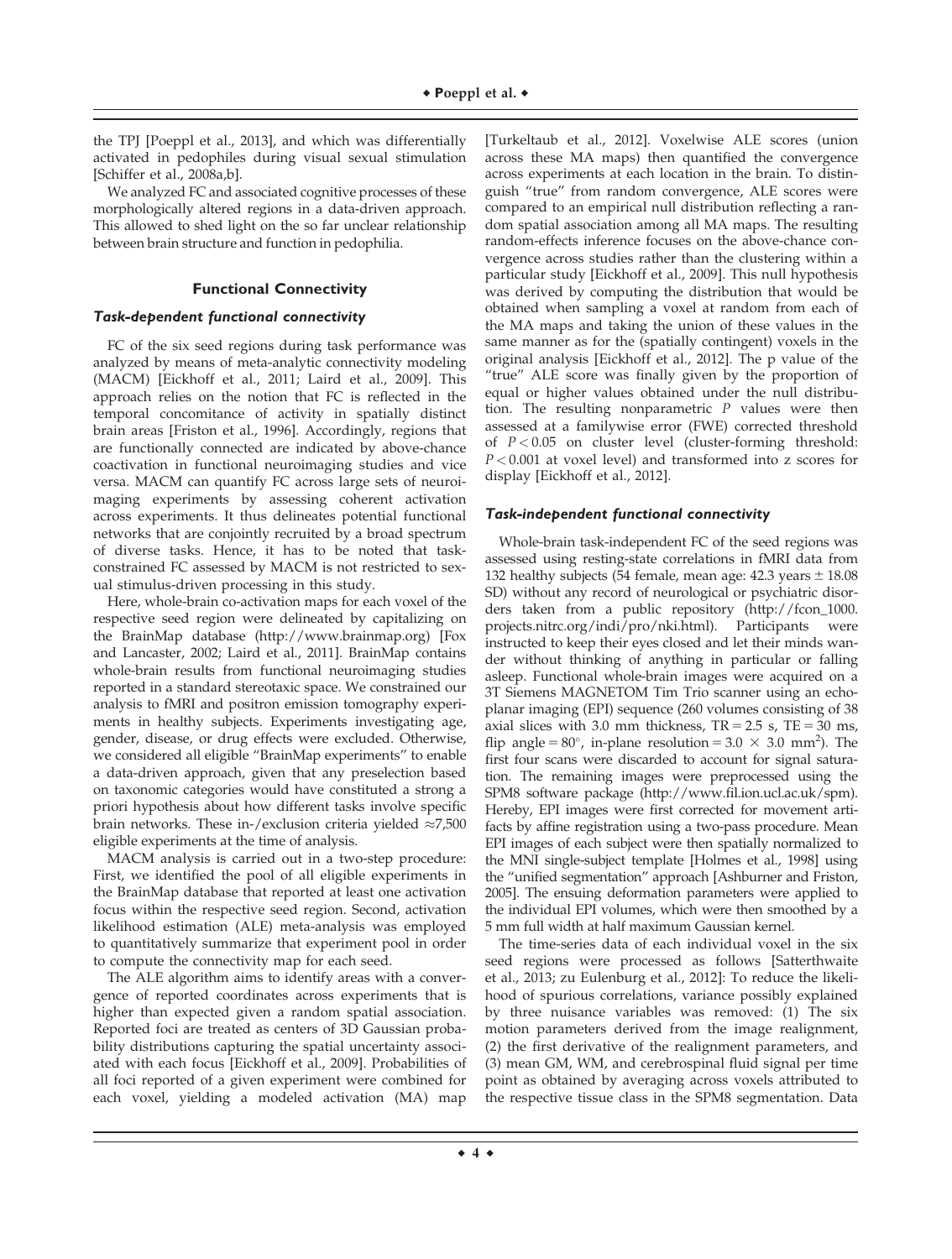were then filtered preserving frequencies between 0.01 and 0.08 Hz, given that meaningful resting-state correlations will predominantly be found in this frequency range because the blood oxygen level dependent response acts as a low-pass filter [Biswal et al., 1995; Fox and Raichle, 2007]. The time course of the respective seed was then expressed as the first eigenvariate of its voxels' time courses and compared to time series of all other GM voxels in the entire brain by computing Pearson's correlation coefficients. These coefficients were then transformed into Fisher's z scores and subsequently included in an ANOVA accounting for nonsphericity in the data. Please note that we used the same significance correction procedure for these resting-state correlations as for the MACM analysis  $(P < 0.001$  at the voxel level,  $P < 0.05$  at the cluster level).

# Convergent connectivity and overlap with neural networks for sexual processing

To identify reliable and modality-independent functional connections of the respective seed regions, we performed a conjunction analysis between the (FWE-corrected) MACM and (FWE-corrected) resting state connectivity maps using the strict minimum statistics [Nichols et al., 2005]. Thus, surviving cluster of voxels are functionally associated with a given seed region in task-constrained ("goal focused") and task-unconstrained ("resting") brain states. Ensuing brain regions hence show congruent FC across idling and task-focused brain states. In a supplementary analysis, we also identified those regions that were significantly connected with multiple of the seed regions, that is., those regions in which the consensus (task-constrained and taskunconstrained) FC maps of more than one seeds-regions overlapped [Amft et al., 2014].

Pedophilia is a disorder of sexual preference and thus accompanied by altered psychosexual arousal patterns. These should affect both task-unfocused and task-focused brain states, since pedophilic preference can become manifest not only in sexually arousing fantasies involving children but also corresponding sexual behavior. We therefore hypothesized that areas showing congruent connectivity with structurally altered brain regions in pedophilia (i.e., the present seed regions) would involve networks for frequently social, but in particular also sexual, processing. In a quantitative coordinate-based (ALE) and most recent meta-analysis on functional neuroimaging studies in healthy men [Poeppl et al., 2014], we delineated a neural network for psychosexual arousal as well as a set of brain regions that are deactivated during sexual arousal. To test our hypothesis that FC of pedophilia-related structural alterations overlaps with neural activity related to sexual processing, we computed conjunction analyses between the connectivity maps (convergent across MACM and resting-state correlations) of each seed region with (i) the ALE map of activations during psychosexual arousal and (ii) the ALE map of deactivations during sexual arousal. Also here the strict minimum statistics were used [Nichols et al., 2005]. The results for all six seed regions, respectively, were merged into two summary maps, which relate to (i) psychosexual arousal and (ii) deactivations during sexual arousal. Hence, ensuing regions in each summary map are functionally connected to at least one of the seed regions and also part of a meta-analytically determined network for processing of sexual stimuli.

# Anatomical labeling

For macroanatomical labeling, the resulting brain regions were related to the probabilistic Harvard-Oxford atlas [Desikan et al., 2006] as provided by FSLView v3.1 ([http://www.fmrib.ox.ac.uk/fsl/fslview/index.html\)](http://www.fmrib.ox.ac.uk/fsl/fslview/index.html). For microanatomical labeling, we capitalized on cytoarchitectonic maps of the human brain provided by the SPM Anatomy Toolbox [Eickhoff et al., 2005, 2006b, 2007]. Clusters were thus assigned to the most probable histologically defined area at the respective location. This probabilistic histology-based anatomical labeling is reported in each respective table. References to details regarding cytoarchitecture are given in the respective table notes.

# **Functional Characterization**

Functional profiling intends to link topographically defined brain regions to corresponding psychological processes. To functionally characterize the seed regions, we made use of the BrainMap meta-data that contain information on behavioral domain and paradigm class of each neuroimaging experiment included in the database. Behavioral domains describe the mental processes isolated by the statistical contrasts [Fox et al., 2005] and comprise the main categories action, cognition, emotion, interoception, perception, as well as their subcategories. Paradigm classes specify the task employed in the respective neuroimaging studies (see<http://www.brainmap.org/scribe/for> the complete BrainMap taxonomy). To describe the functional roles of the seed regions, we used a reverse inference approach, which tests the probability of a psychological process being present, given knowledge that a particular brain region is activated [Bzdok et al., 2013]. More precisely, a seed region's functional profile was determined by overrepresentation of mental processes (i.e., behavioral domains and paradigm classes) in the experiments activating the respective cluster relative to the entire BrainMap database using a binomial test [Bzdok et al., 2013; Reetz et al., 2012]. The significance threshold was set to  $P < 0.05$ , corrected for multiple comparisons using the false discovery rate (FDR).

#### **RESULTS**

# **Functional Connectivity**

The analyses of tasked-based (MACM) and taskindependent (resting-state correlations) brain-wide FC revealed largely similar connectivity profiles for the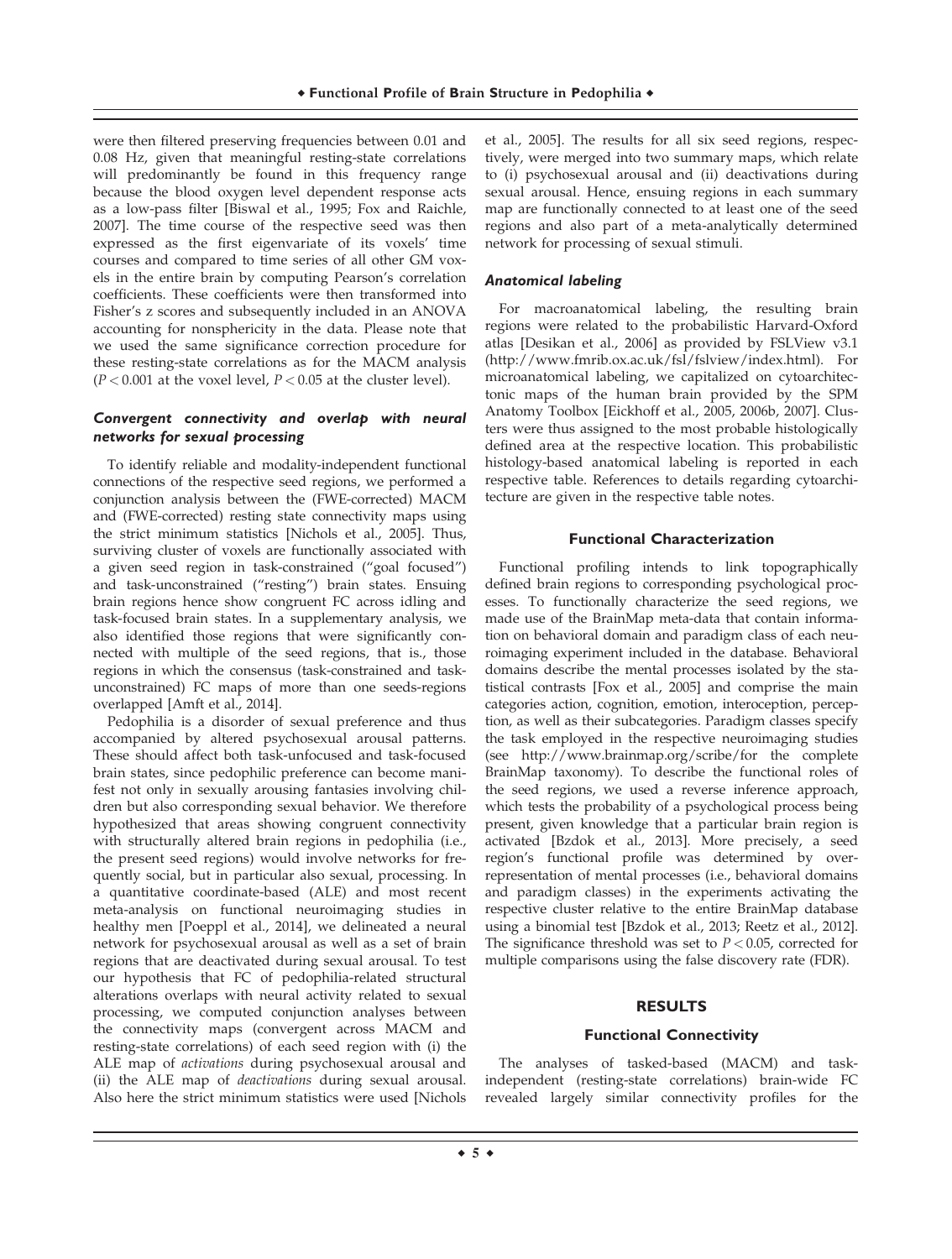

**Figure 2.**

Functional connectivity maps of areas featuring pedophiliarelated neuroanatomical alterations. Conjunction analyses between (FWE corrected) tasked-based and (FWE corrected) task-independent functional connectivity maps of each seed, respectively. Sagittal, coronar, and axial brain slices are shown at

respective seed regions. As a rule of thumb, task-free FC analyses yielded more liberal activation maps (cf., Supporting Information Tables 1 and 2).

According to the conjunction analyses between both connectivity analyses (cf., Table I and Fig. 2), the right amygdala seed was conjointly connected with subcortical regions including bilateral basal ganglia, left claustrum, hypothalamus, bilateral thalamus, left midbrain, and left hippocampus. In contrast, connectivity of the left DLPFC seed was limited to the left cerebral cortex, including the ventro- and dorsolateral prefrontal cortices, the dorsomedial prefrontal cortex, anterior insula, superior parietal lobule, and extrastriate cortex. The FC pattern of the left operculoinsular seed comprised both cortical and subcortical areas. Congruent cortical connections were observed with the right DLPFC, posterior medial frontal cortex, bilateral superior temporal gyrus (STG), left postcentral gyrus, and left extrastriate cortex. Subcortical connections were bilaterally localized to putamen and thalamus. While this conjunction analysis demonstrated no regions that were functionally connected with the left TPJ, conjoint connectivity with the right TPJ seed was shown for the medial prefrontal cortex. The latter region held congruent connectivity also with the mOFC seed. The supplementary analysis focusing on overlap MNI coordinates (*x, y, z*). DLPFC, dorsolateral prefrontal cortex; lTPJ, left temporoparietal junction; MNI, Montreal Neurological Institute; mOFC, medial orbitofrontal cortex; rTPJ, right temporoparietal junction. [Color figure can be viewed in the online issue, which is available at [wileyonlinelibrary.com.](http://wileyonlinelibrary.com)]

between these consensus (task-based and task-independent) FC maps identified the putamen (bilateral), thalamus, anterior insula, and DLPFC (left hemisphere, respectively) as those regions connected to more than one seeds-regions (Supporting Information Table 3).

Comparison (i.e., conjunction analyses) of these connectivity maps of regions featuring pedophilia-related alterations with a recently meta-analytically determined network of psychosexual arousal [Poeppl et al., 2014] revealed an intersection in cortico-thalamo-limbic brain systems (cf., Table II and Fig. 3). More specifically, overlapping regions included the dorsolateral prefrontal, superior parietal, anterior insular, and extrastriate cortices as well as amygdala and midbrain. The analogous analysis concerning regions that are consistently deactivated in sexual arousal showed that these areas overlapped with connectivity maps of areas featuring pedophilia-related alterations in the left TPJ and right STG.

# **Functional Characterization**

We conducted a functional characterization of brain areas featuring morphologic alterations in pedophilia (i.e.,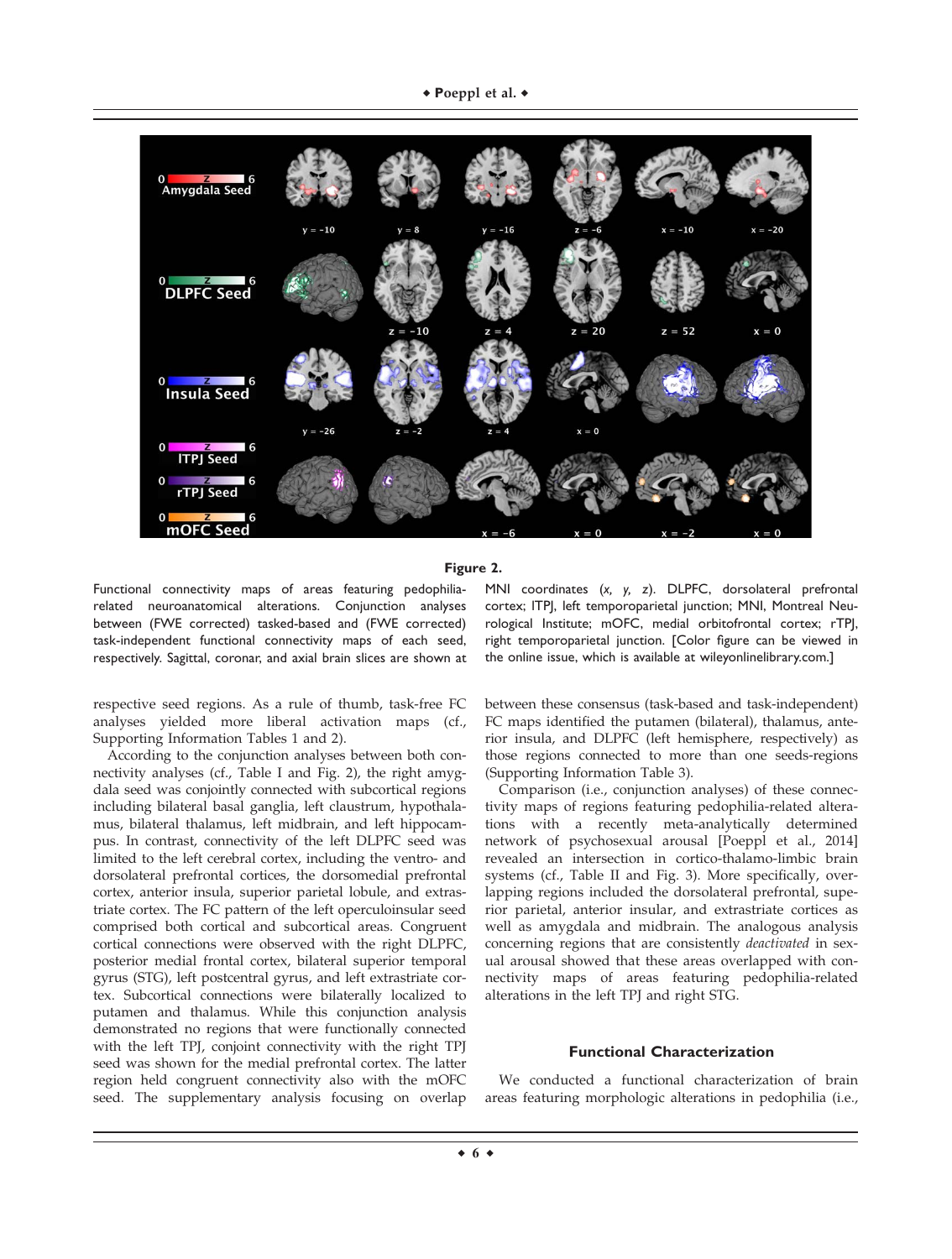|            | Connected areas            |                   |                          | MNI coordinates     |                  |                  |         |
|------------|----------------------------|-------------------|--------------------------|---------------------|------------------|------------------|---------|
| Seed area  | Macroanatomical            | Cytoarchitectonic | Cluster size (in voxels) | $\boldsymbol{\chi}$ | $\mathcal{Y}$    | $\boldsymbol{z}$ | Z score |
| R Amygdala | R Amygdala/Hippocampus     | CA/LB/SF          | 894                      | 26                  | $-10$            | $-12$            | 8.42    |
|            | R Ventral striatum         |                   |                          | 14                  | 8                | $-12$            | 4.40    |
|            | R Thalamus                 |                   |                          | 20                  | $-16$            | $-4$             | 3.95    |
|            | L Amygdala                 | <b>SF</b>         | 684                      | $-22$               | $\overline{0}$   | $-12$            | 6.24    |
|            | L Claustrum                |                   |                          | $-34$               | $-14$            | $-6$             | 5.54    |
|            | L Hypothalamus             |                   |                          | $-10$               | $-8$             | $-12$            | 4.59    |
|            | L Pallidum/Putamen         |                   |                          | $-20$               | $\boldsymbol{0}$ | 6                | 4.00    |
|            | L Hippocampus              | CA                |                          | $-20$               | $-14$            | $-22$            | 3.80    |
|            | L Midbrain                 |                   | 17                       | $-14$               | $-18$            | $-8$             | 3.45    |
|            | L Thalamus (Th-Premotor)   |                   |                          | $-14$               | $-16$            | $\mathbf{0}$     | 3.29    |
| L DLPFC    | L DLPFC                    | 45                | 1209                     | $-40$               | 38               | 8                | 8.31    |
|            | L Anterior insula          |                   |                          | $-34$               | 28               | $\overline{4}$   | 6.57    |
|            | L DLPFC                    |                   | 112                      | $-56$               | 12               | $20\,$           | 4.33    |
|            | <b>DMPFC</b>               |                   | 87                       | $\boldsymbol{0}$    | 28               | 46               | 4.43    |
|            | L Peristriate cortex       |                   | 75                       | $-52$               | $-60$            | $-4$             | 4.43    |
|            | L Superior parietal lobule | 7A/hlP3/7PC       | 61                       | $-32$               | $-56$            | 52               | 4.37    |
|            | L VLPFC                    |                   | 33                       | $-48$               | 18               | $-10\,$          | 4.13    |
|            | L DLPFC                    | 44/45             | 10                       | $-52$               | 20               | 6                | 3.51    |
| L Insula   | L Parietal operculum       | OP1/OP4           | 7548                     | $-46$               | $-26$            | 16               | 8.75    |
|            | L Anterior insula          |                   |                          | $-50$               | 8                | $-2$             | 7.69    |
|            | L Postcentral gyrus        | 3b/4p             |                          | $-38$               | $-26$            | 54               | 7.08    |
|            | L Superior temporal gyrus  |                   |                          | $-56$               | $-10$            | $\mathbf{0}$     | 6.65    |
|            | L Putamen                  |                   |                          | $-26$               | $-2$             | 6                | 6.11    |
|            | L Insula                   | Ig1/Ig2           |                          | $-34$               | 24               | $\overline{4}$   | 5.82    |
|            | R Parietal operculum       | OP1/OP4           | 5158                     | 52                  | $-20$            | 12               | 8.41    |
|            | R Superior temporal gyrus  |                   |                          | 62                  | $-32$            | 18               | 7.48    |
|            | R DLPFC/Anterior insula    | 44                |                          | 48                  | 8                | $\overline{2}$   | 6.83    |
|            | R Putamen                  |                   |                          | 26                  | $\overline{4}$   | $\overline{4}$   | 6.38    |
|            | R pMFC                     | 6                 | 1464                     | $\boldsymbol{0}$    | 6                | 48               | 8.35    |
|            | L Thalamus (Th-Prefrontal) |                   | 432                      | $-12$               | $-18$            | $\overline{4}$   | 8.41    |
|            | R Thalamus (Th-Prefrontal) |                   | 307                      | 14                  | $-16$            | 6                | 8.34    |
|            | L Extrastriate cortex      |                   | $\overline{4}$           | $-50$               | $-62$            | 2                | 3.21    |
| L TPJ      | L TPJ                      | PGa/PGp           | 1048                     | $-42$               | $-56$            | 22               | 8.40    |
| R TPJ      | R TPJ                      | PGa/PGp           | 561                      | 42                  | $-60$            | 22               | 8.24    |
|            | <b>MPFC</b>                |                   | 13                       | $-6$                | 46               | 16               | 3.34    |
|            | <b>MPFC</b>                |                   | $\mathbf{1}$             | $\theta$            | 48               | 12               | 3.14    |
| mOFC       | mOFC                       |                   | 333                      | $\mathbf{0}$        | 26               | $-24$            | 7.12    |
|            | <b>MPFC</b>                |                   | 120                      | $-2$                | 56               | 12               | 4.87    |

# **TABLE I. Brain-wide functional connectivity of areas featuring pedophilia-related neuroanatomical alterations**

Conjunction analyses between (FWE corrected) tasked-based and task-independent functional connectivity maps of each seed, respectively. Coordinates  $(x, y, z)$  represent peaks within a cluster. For detailed information on cytoarchitectonics and connectivity, see: Amunts et al. [1999] (44, 45), [2005] (CA, LB, SF); Behrens et al. [2003] (Th-Prefrontal/-Temporal); Caspers et al. [2006, 2008] (PGa, PGp); Eickhoff et al. [2006a,c] (OP1, OP4); Geyer et al. [1996] (4p), [1999, 2000] (3b), [2004] (6); Kurth et al. [2010] (Ig1, Ig2); Scheperjans et al. [2008a,b] (7A, 7PC, hlP3).

DLPFC, dorsolateral prefrontal cortex; DMPFC, dorsomedial prefrontal cortex; L, left; MNI, Montreal Neurological Institute; MPFC, medial prefrontal cortex; pMFC, posterior medial frontal cortex; R, right; TPJ, temporoparietal junction; VLPFC, ventrolateral prefrontal cortex, VMPFC, ventromedial prefrontal cortex.

of the seed regions) by relating psychological terms to the respective region as registered in the BrainMap database.

The right amygdala seed was significantly associated with the emotional domain, in particular face discrimination tasks. The cluster in left DLPFC in contrast was found to be significantly associated with cognition and perception, specifically working memory and processing of auditory percepts. Corresponding to its rather large size,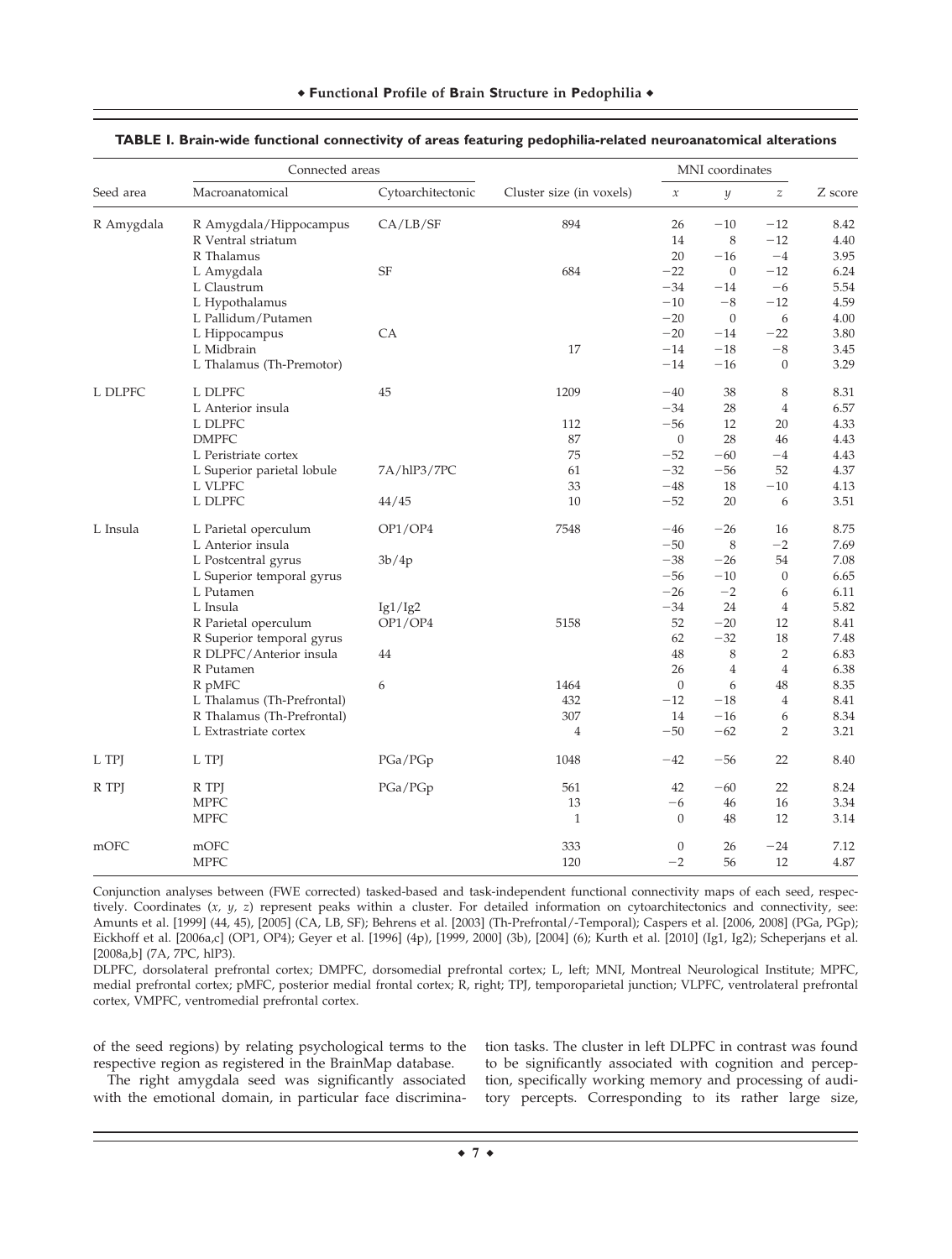

#### **Figure 3.**

Topographical overlap between present functional connectivity maps of areas with pedophilia-related neuroanatomical alterations and previously meta-analytically determined regions implicated in sexual arousal. Conjunction maps of significant overlap between the present (FWE corrected) functional connectivity maps of each seed (cf. Fig. 1) and the previously published (FWE

corrected) ALE maps of sexual arousal [Poeppl et al., 2014]. Sagittal, coronar, and axial brain slices are shown at MNI coordinates (*x, y, z*). ALE, activation likelihood estimation; MNI, Montreal Neurological Institute. [Color figure can be viewed in the online issue, which is available at [wileyonlinelibrary.com.](http://wileyonlinelibrary.com)]

various associations were identified for the seed cluster in the operculo-insular cortex. Behavioral domains included perception (somesthetic and auditory), cognition (auditory), and action execution. The corresponding tasks were related to tactile, auditory and pain monitoring and discrimination, auditory comprehension, and overt recitation. The seed clusters in the left and right TPJ exhibited functional congruence. In both hemispheres the TPJ areas

|                            | Location                   |                   | Cluster size | MNI coordinates     |       |                | Z score |
|----------------------------|----------------------------|-------------------|--------------|---------------------|-------|----------------|---------|
|                            | Macroanatomical            | Cytoarchitectonic | (in voxels)  | $\boldsymbol{\chi}$ | y     | z              |         |
| Overlap with activations   | L Amygdala/Hippocampus     | SF/LB/CA          | 102          | $-22$               | $-4$  | $-18$          | 4.50    |
| in sexual arousal          | L Superior parietal lobule | 7A/hIP3/7PC       | 48           | $-32$               | $-56$ | 52             | 4.37    |
|                            | R Thalamus (Th-Prefrontal) |                   | 46           | 6                   | $-16$ | 8              | 4.48    |
|                            | L Extrastriate cortex      |                   | 30           | $-50$               | $-62$ | $-4$           | 4.47    |
|                            | R Amygdala                 |                   | 30           | 26                  | $-2$  | $-20$          | 3.67    |
|                            | L Thalamus (Th-Prefrontal) |                   | 18           | $-4$                | $-12$ | 6              | 3.71    |
|                            | R Anterior Insula          |                   | 16           | 36                  | 22    | $\theta$       | 3.45    |
|                            | L Extrastriate cortex      |                   | 4            | $-50$               | $-62$ | $\overline{2}$ | 3.21    |
|                            | Midbrain                   |                   | 4            | $-14$               | $-18$ | $-8$           | 3.45    |
|                            | L DLPFC                    |                   |              | $-46$               | 10    | 26             | 3.15    |
| Overlap with deactivations | L TPI                      | PGa/PGp           | 82           | $-52$               | $-56$ | 24             | 4.50    |
| in sexual arousal          | R Superior temporal gyrus  |                   | 60           | 56                  | -6    | $-4$           | 3.68    |

**TABLE II. Topographical overlap between present functional connectivity maps of areas with pedophilia-related neuroanatomical alterations and previously meta-analytically determined regions implicated in sexual arousal**

Overall maps of significant overlap between the (FWE corrected) functional connectivity maps of each seed (cf. Table I) and the previously published coordinate-based meta-analysis (ALE) of sexual arousal [Poeppl et al., 2014]. Coordinates (x, y, z) represent peaks within clusters. For detailed information on cytoarchitectonics and connectivity, see: Amunts et al. [2005] (CA, LB, SF); Behrens et al. [2003] (Th-Prefrontal); Caspers et al. [2006, 2008] (PGa, PGp); Scheperjans et al. [2008a,b] (7A, 7PC, hlP3).

DLPFC, dorsolateral prefrontal cortex; L, left; MNI, Montreal Neurological Institute; R, right; TPJ, temporoparietal junction.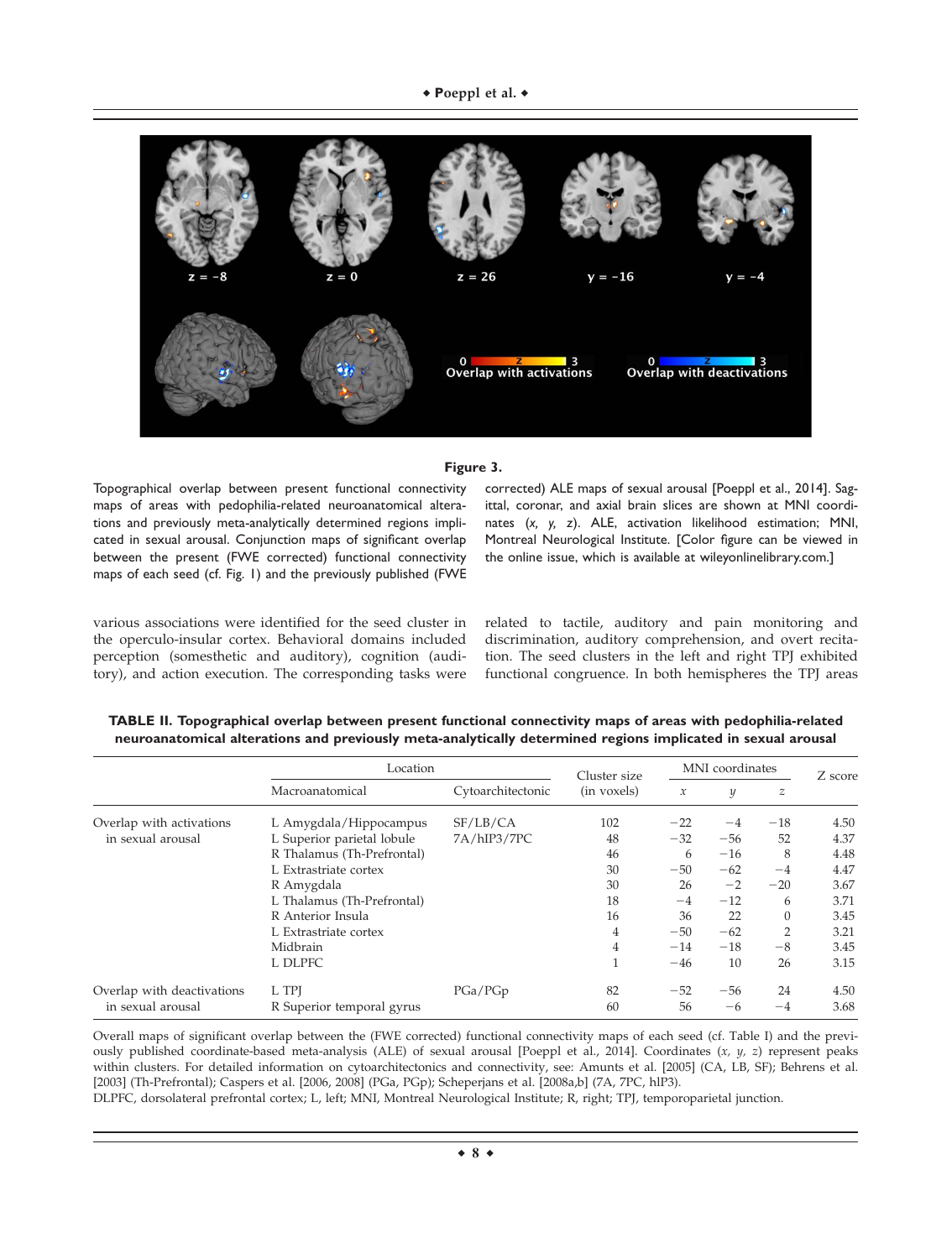were predominantly associated with the cognitive domain, more specifically episodic recall tasks, which inherently require explicit memory retrieval. No significant overrepresentations of behavioral domains or paradigm classes were found for the mOFC cluster (cf., Supporting Information Fig. 1).

## **DISCUSSION**

Alterations of brain structure and function in individuals diagnosed with pedophilia have so far been documented in few and in independent neuroimaging studies. Here, previously established structural alterations were first linked to their corresponding connectivity profiles. These largely overlapped with neural networks implicated in sexual processing in a set of cortical, thalamic, and limbic regions. We subsequently delineated the functional role of brain regions with pedophilia-related structural disturbances, which mainly pertained to nonsexual cognitive, emotional, and executive processes. The combination of these connectional and functional characterizations may account for the sexual and nonsexual psychopathology in pedophilia.

# **Functional Connectivity and Its Relationship to Sexual Processing**

We determined topographical overlap between the seed regions' congruent connectivity maps and the neural networks for processing of sexual stimuli (i.e., ALE maps of a recent neuroimaging meta-analysis [Poeppl et al., 2014]). This suggests that structural brain alterations in pedophilic individuals may entail alterations of (neural) sexual arousal patterns through aberrant FC, although the specific mechanism remains elusive due to the complexity of this aspect of sexual behavior and of the corresponding neural network. However, at least parts of this network responding to visual sexual stimuli in healthy men seem to be active also in pedophiles when viewing pedosexual stimuli [Mohnke et al., 2014]. Yet, abnormal brain activation patterns in pedophiles during visual sexual stimulation have been documented by fMRI studies and are regarded as the neural correlates underlying sexual attraction to children [Habermeyer et al., 2013a; Poeppl et al., 2011; Sartorius et al., 2008; Schiffer et al., 2008a,b; Stoléru et al., 2013; Walter et al., 2007]. In addition, this neurobiological endophenotype may potentially be informative to be further developed into a biomarker allowing for observerindependent diagnosis of pedophilia [Ponseti et al., 2012]. However, caution is warranted in this regard because preliminary results are based on admitting pedophiles and the use of neuroimaging to identify men who are unwilling to reveal their sexual interests is a complicated ethical question.

More specifically, we observed overlap in a set of regions including the left extrastriate cortex, superior parietal lobule, DLPFC, and hippocampus. In the context

of sexual arousal, the superior parietal lobule most likely modulates neural activity in the extrastriate cortex by topdown signals [Culham and Kanwisher, 2001; Kastner et al., 1999]. The latter in turn is known to attentionally enhance visual processing of salient stimuli such as sexual content [Kastner et al., 1999; Poeppl et al., 2014]. Attention modulation during sexual arousal mediated by the superior parietal lobule may be triggered by functional coupling between the DLPFC and hippocampus, since both regions are crucial for reward-based and memory-guided categorization of visual stimuli [DeGutis and D'Esposito, 2007; Freedman et al., 2001; Pan et al., 2008]. In this context, they have been assigned to the cognitive component of a neurophenomenological model of sexual arousal [Stoléru et al., 2012]. We also found overlap in putative dopaminergic pathways, including the amygdala, thalamus, and midbrain. Neural activity in amygdala and thalamus during sexual arousal is associated with a general feeling of pleasure [Walter et al., 2008], possibly induced by dopamine release in the midbrain, which projects to both thalamus and amygdala [Haber and Knutson, 2010]. It has further been proposed that these regions trigger the sexual-cognitive processes by relevance detection and affective evaluation of sexual stimuli [Poeppl et al., 2014] and therefore relate to the motivational and emotional components of sexual arousal [Stoléru, 2014]. Equally related to these components is the anterior insula [Stoléru et al., 2012], where we also noted overlap. The insula is believed to constitute a key node of the so-called salience network [Seeley et al., 2007] and has been assumed to integrate aroused states of mind and body into the awareness of sexual arousal [Craig, 2010; Poeppl et al., 2014]. Finally, the conjunction analyses revealed overlap in the left TPJ and right STG. These regions, however, are consistently deactivated during sexual arousal. This has been interpreted as concomitant impairment of metacognitive and self-reflexive processing (TPJ) as well as release of intrinsic inhibition (STG) [Poeppl et al., 2014; Stoléru, 2014].

Intriguingly, brain regions showing structural alterations in pedophiles are functionally connected to regions that are critically involved in processing of sexual stimuli. Hence, possibly altered connectivity among these regions may entail disturbed emotional evaluation (amygdala, thalamus) and subsequent miscategorization (DLPFC, hippocampus) of children as sexually relevant stimuli. In line with this notion, pedophilic subjects indeed recruit similar networks during sexual excitement induced by pedosexual stimuli as teleiophilic (i.e., nonpedophilic) subjects in response to adult sexual content [Poeppl et al., 2011; Schiffer et al., 2008b]. In contrast, pedophilic perpetrators, compared with nonpedophilic men, differentially activate DLPFC, hippocampus, thalamus, amygdala as well as superior parietal lobule and STG, when viewing child or adult stimuli, respectively [Poeppl et al., 2011; Sartorius et al., 2008; Schiffer et al., 2008a,b; Walter et al., 2007]. Taking the conjunction across present and previous findings, one might speculate that an (altered) structure-connectivity-function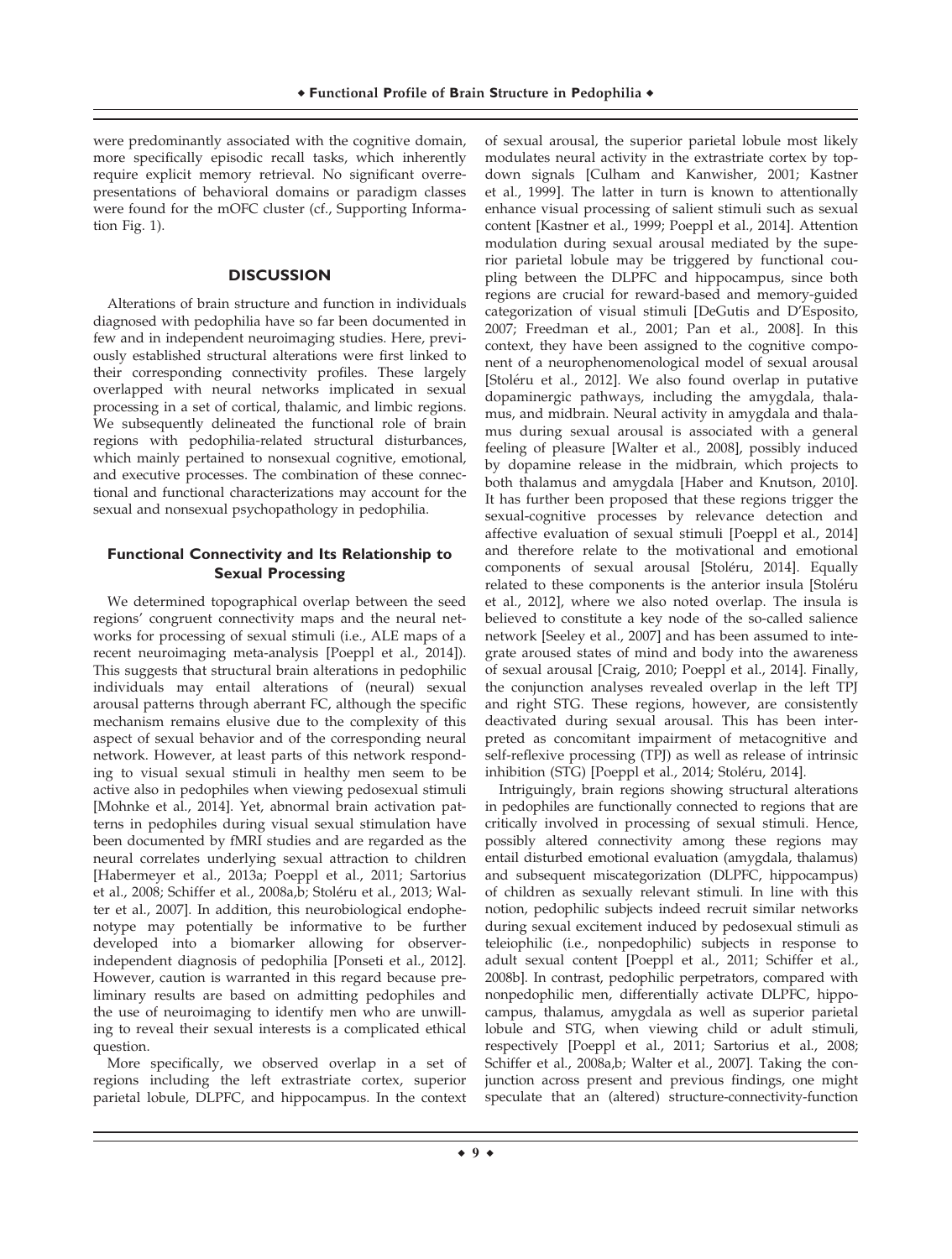sequence constitutes the neural substrate underlying pedosexual interests. We assessed physiological connections of structures with morphologic alterations in pedophilic perpetrators and can therefore make no definite statements on dys-connectivity. However, the notion of an altered structure-connectivity-function sequence would be in line with preliminary research suggesting that pedophilia results from a partial disconnection within a neural network for recognizing sexually relevant stimuli [Cantor et al., 2008]. More precisely, the present results indicate functionally dysconnectivity within brain regions that serve to identify sexually relevant stimuli. This confirms dysconnectivity hypothesis proposed by Cantor et al. [2008], as evidenced by decreased WM (i.e., structural) connectivity.

# **Functional Characterization and Contribution to Nonsexual Psychopathology**

We functionally characterized the seed regions in a data-driven fashion using the BrainMap database to assess whether structural brain alterations could account for known behavioral and neuropsychological abnormalities in pedophilia. The seed in the amygdala was consistently associated with emotional discrimination tasks, including emotional evaluation of faces. This is noteworthy since brain networks subserving sexual and facial attraction show an abnormal tuning to sexually immature faces in pedophiles [Ponseti et al., 2014]. Importantly, long-term changes of neural amygdala response in the context of sexual behavior depend on prior sexual experience [Stark, 2005]. The amygdala has therefore been regarded as a structure of particular importance for normal sexual maturation, which is likely to be impaired in pedophiles [Schiltz et al., 2007; Stark, 2005]. Interestingly, the amygdala is critically involved in the conditioning of sexual arousal [Klucken et al., 2009]. Although conditioning by itself cannot sufficiently explain the development of pedophilia [Seto, 2009], a coincidence with often-suspected early neurodevelopmental perturbations [Cantor et al., 2008; Cohen et al., 2002; Schiltz et al., 2007], specifically affecting the amygdala, may significantly contribute to its etiopathology. Moreover, stronger activation and possibly relevance of the amygdala in men than in women during sexual conditioning [Klucken et al., 2009] may not only account for the relative proneness to sexual conditioning but consequently also for susceptibility for pedophilia, and even more generally for paraphilias in men [Krueger and Kaplan, 2001]. In sum, the significant association of the amygdala seed with emotional facial discrimination tasks suggests an aberrant emotional evaluation of personal features, most likely also concerning sexual characteristics, in pedophiles. This dysfunction may be most relevant during the period of sexual maturation but also affect postpubertal sexual behavior.

Further functional profiling associated the seeds with perceptual (DLPFC, insula) and memory-related (DLPFC, left/right TPJ) processes as well as action execution

(insula). While, to the best of our knowledge, no studies exist that investigated perceptual abnormalities in pedophilia, evidence for impaired neurocognitive, and executive functions has been provided repeatedly. Patients with pedophilia show deficits in working memory and more specifically recall memory tests [Cantor et al., 2004; Tost et al., 2004], which accurately matches the above-chance association of working memory and episodic recall tasks with the DLPFC and left TPJ seed, respectively. Related to this, pedophilia has also been reported to be linked to lowered processing speed [Kruger and Schiffer, 2011; Suchy et al., 2009], verbal deficits [Cohen et al., 2002; Joyal et al., 2007], and reduced general IQ [Blanchard et al., 2007; Cantor et al., 2004; Kruger and Schiffer, 2011], measures that correlate with GM in both bilateral TPJ and left DLPFC [Haier et al., 2005]. Moreover, failure to deactivate the TPJ during response inhibition has been observed in pedophiles [Habermeyer et al., 2013b]. Remarkably, there was no significant functional attribution of behavioral domains or paradigms to the mOFC seed. However, OFC dysfunction has been assumed to account for impaired executive functions, particularly response inhibition, in pedophilia [Schiffer and Vonlaufen, 2011]. This assumption is in line with the correlation of our seed's anatomical features with executive functions in healthy subjects [Takeuchi et al., 2013] and its structural alteration in pedophilia [Poeppl et al., 2013]. Moreover, these morphology-based inhibitory deficits in pedophiles should also impact the sexual domain, given the mOFC's contribution to tonic inhibition of sexual arousal [Stoléru, 2014]. In contrast, the insula seed was consistently associated with "action execution" in the BrainMap database. Hence, the morphological alteration of this region seems to contribute to the well-known executive deficits, most notably in sustained and response inhibition, in pedophiles [Joyal et al., 2007; Schiffer and Vonlaufen, 2011; Suchy et al., 2009; Tost et al., 2004]. This causal connection is strengthened by the FC of the insula seed with key structures for cognitive and motor control such as inferior frontal gyrus, supplementary motor area, midcingulate cortex, thalamus, basal ganglia, and cerebellum (cf. Table I) [Cieslik et al., 2013; Hoffstaedter et al., 2014].

# **CONCLUSIONS**

In summary, we delineated FC of regions featuring pedophilia-related structural brain changes. We thereby found that these were connected to key areas for processing of sexual stimuli. Moreover, we demonstrated that the functional implications of morphologically altered brain regions in pedophilia relate to nonsexual emotional as well as to cognitive and executive functions known to be impaired in pedophiles. Our results suggest that structural brain alterations affect neural networks for sexual processing through disrupted FC and account for pertinent affective and neurocognitive impairment in pedophilia. These findings coherently link brain structure and function as well as sexual and nonsexual psychopathology in pedophilia.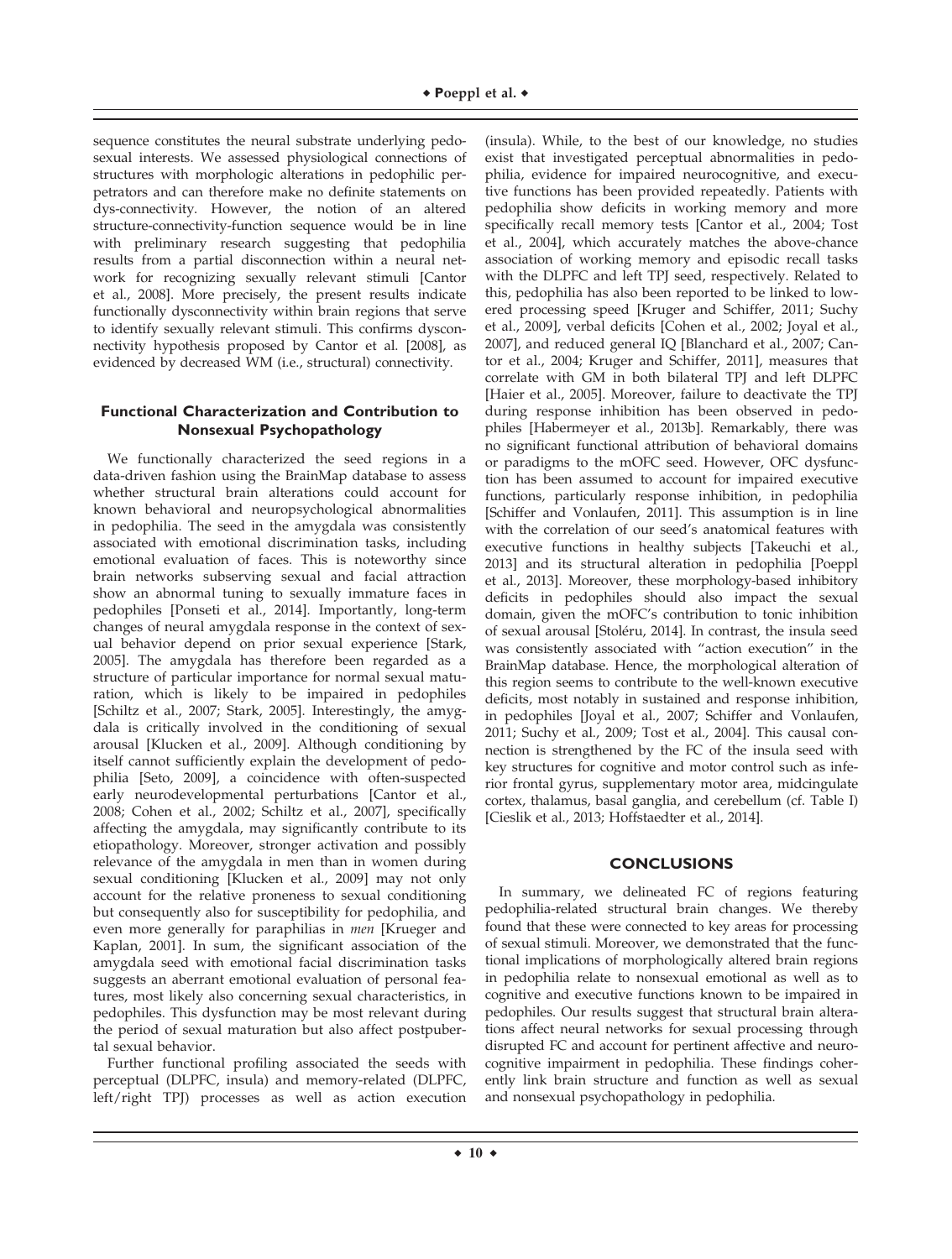#### **REFERENCES**

- Amft M, Bzdok D, Laird AR, Fox PT, Schilbach L, Eickhoff SB (2014): Definition and characterization of an extended socialaffective default network. Brain Struct Funct 220:1031–1049.
- Amunts K, Schleicher A, Bürgel U, Mohlberg H, Uylings HB, Zilles K (1999): Broca's region revisited: Cytoarchitecture and intersubject variability. J Comp Neurol 412:319–341.
- Amunts K, Kedo O, Kindler M, Pieperhoff P, Mohlberg H, Shah NJ, Habel U, Schneider F, Zilles K (2005): Cytoarchitectonic mapping of the human amygdala, hippocampal region and entorhinal cortex: Intersubject variability and probability maps. Anat Embryol (Berl) 210:343–352.
- Ashburner J, Friston KJ (2005): Unified segmentation. Neuroimage 26:839–851.
- Behrens TEJ, Johansen-Berg H, Woolrich MW, Smith SM, Wheeler-Kingshott CAM, Boulby PA, Barker GJ, Sillery EL, Sheehan K, Ciccarelli O, Thompson AJ, Brady JM, Matthews PM (2003): Non-invasive mapping of connections between human thalamus and cortex using diffusion imaging. Nat Neurosci 6:750–757.
- Biswal B, Yetkin FZ, Haughton VM, Hyde JS (1995): Functional connectivity in the motor cortex of resting human brain using echo-planar MRI. Magn Reson Med 34:537–541.
- Blanchard R, Kolla NJ, Cantor JM, Klassen PE, Dickey R, Kuban ME, Blak T (2007): IQ, handedness, and pedophilia in adult male patients stratified by referral source. Sex Abuse 19:285–309.
- Bzdok D, Langner R, Schilbach L, Jakobs O, Roski C, Caspers S, Laird AR, Fox PT, Zilles K, Eickhoff SB (2013): Characterization of the temporo-parietal junction by combining data-driven parcellation, complementary connectivity analyses, and functional decoding. Neuroimage 81:381–392.
- Cantor JM, Blanchard R (2012): White matter volumes in pedophiles, hebephiles, and teleiophiles. Arch Sex Behav 41:749–752.
- Cantor JM, Blanchard R, Christensen BK, Dickey R, Klassen PE, Beckstead AL, Blak T, Kuban ME (2004): Intelligence, memory, and handedness in pedophilia. Neuropsychology 18:3–14.
- Cantor JM, Klassen PE, Dickey R, Christensen BK, Kuban ME, Blak T, Williams NS, Blanchard R (2005): Handedness in pedophilia and hebephilia. Arch Sex Behav 34:447–459.
- Cantor JM, Kabani N, Christensen BK, Zipursky RB, Barbaree HE, Dickey R, Klassen PE, Mikulis DJ, Kuban ME, Blak T, Richards BA, Hanratty MK, Blanchard R (2008): Cerebral white matter deficiencies in pedophilic men. J Psychiatr Res 42:167–183.
- Caspers S, Geyer S, Schleicher A, Mohlberg H, Amunts K, Zilles K (2006): The human inferior parietal cortex: cytoarchitectonic parcellation and interindividual variability. Neuroimage 33: 430–448.
- Caspers S, Eickhoff SB, Geyer S, Scheperjans F, Mohlberg H, Zilles K, Amunts K (2008): The human inferior parietal lobule in stereotaxic space. Brain Struct Funct 212:481–495.
- Cieslik EC, Zilles K, Caspers S, Roski C, Kellermann TS, Jakobs O, Langner R, Laird AR, Fox PT, Eickhoff SB (2013): Is there "one" DLPFC in cognitive action control? Evidence for heterogeneity from co-activation-based parcellation. Cereb Cortex 23: 2677–2689.
- Cohen LJ, Galynker II (2002): Clinical features of pedophilia and implications for treatment. J Psychiatr Pract 8:276–289.
- Cohen LJ, Nikiforov K, Gans S, Poznansky O, McGeoch P, Weaver C, King EG, Cullen K, Galynker I (2002): Heterosexual male perpetrators of childhood sexual abuse: A preliminary neuropsychiatric model. Psychiatr Q 73:313–336.
- Craig ADB (2010): The sentient self. Brain Struct Funct 214:563– 577.
- Culham JC, Kanwisher NG (2001): Neuroimaging of cognitive functions in human parietal cortex. Curr Opin Neurobiol 11: 157–163.
- DeGutis J, D'Esposito M (2007): Distinct mechanisms in visual category learning. Cogn Affect Behav Neurosci 7:251–259.
- Desikan RS, Ségonne F, Fischl B, Quinn BT, Dickerson BC, Blacker D, Buckner RL, Dale AM, Maguire RP, Hyman BT, Albert MS, Killiany RJ (2006): An automated labeling system for subdividing the human cerebral cortex on MRI scans into gyral based regions of interest. Neuroimage 31:968–980.
- Eastvold A, Suchy Y, Strassberg D (2011): Executive function profiles of pedophilic and nonpedophilic child molesters. J Int Neuropsychol Soc 17:295–307.
- Eickhoff SB, Stephan KE, Mohlberg H, Grefkes C, Fink GR, Amunts K, Zilles K (2005): A new SPM toolbox for combining probabilistic cytoarchitectonic maps and functional imaging data. Neuroimage 25:1325–1335.
- Eickhoff SB, Amunts K, Mohlberg H, Zilles K (2006a): The human parietal operculum. II. Stereotaxic maps and correlation with functional imaging results. Cereb Cortex 16:268–279.
- Eickhoff SB, Heim S, Zilles K, Amunts K (2006b): Testing anatomically specified hypotheses in functional imaging using cytoarchitectonic maps. Neuroimage 32:570–582.
- Eickhoff SB, Schleicher A, Zilles K, Amunts K (2006c): The human parietal operculum. I. Cytoarchitectonic mapping of subdivisions. Cereb Cortex 16:254–267.
- Eickhoff SB, Paus T, Caspers S, Grosbras M-H, Evans AC, Zilles K, Amunts K (2007): Assignment of functional activations to probabilistic cytoarchitectonic areas revisited. Neuroimage 36: 511–521.
- Eickhoff SB, Laird AR, Grefkes C, Wang LE, Zilles K, Fox PT (2009): Coordinate-based activation likelihood estimation metaanalysis of neuroimaging data: a random-effects approach based on empirical estimates of spatial uncertainty. Hum Brain Mapp 30:2907–2926.
- Eickhoff SB, Bzdok D, Laird AR, Roski C, Caspers S, Zilles K, Fox PT (2011): Co-activation patterns distinguish cortical modules, their connectivity and functional differentiation. Neuroimage 57:938–949.
- Eickhoff SB, Bzdok D, Laird AR, Kurth F, Fox PT (2012): Activation likelihood estimation meta-analysis revisited. Neuroimage 59:2349–2361.
- Fox MD, Raichle ME (2007): Spontaneous fluctuations in brain activity observed with functional magnetic resonance imaging. Nat Rev Neurosci 8:700–711.
- Fox PT, Lancaster JL (2002): Opinion: Mapping context and content: the BrainMap model. Nat Rev Neurosci 3:319–321.
- Fox PT, Laird AR, Fox SP, Fox PM, Uecker AM, Crank M, Koenig SF, Lancaster JL (2005): BrainMap taxonomy of experimental design: Description and evaluation. Hum Brain Mapp 25:185–198.
- Freedman DJ, Riesenhuber M, Poggio T, Miller EK (2001): Categorical representation of visual stimuli in the primate prefrontal cortex. Science 291:312–316.
- Friston KJ, Frith CD, Fletcher P, Liddle PF, Frackowiak RS (1996): Functional topography: Multidimensional scaling and functional connectivity in the brain. Cereb Cortex 6:156–164.
- Geyer S (2004): The microstructural border between the motor and the cognitive domain in the human cerebral cortex. Adv Anat Embryol Cell Biol 174:I–VIII, 1–89.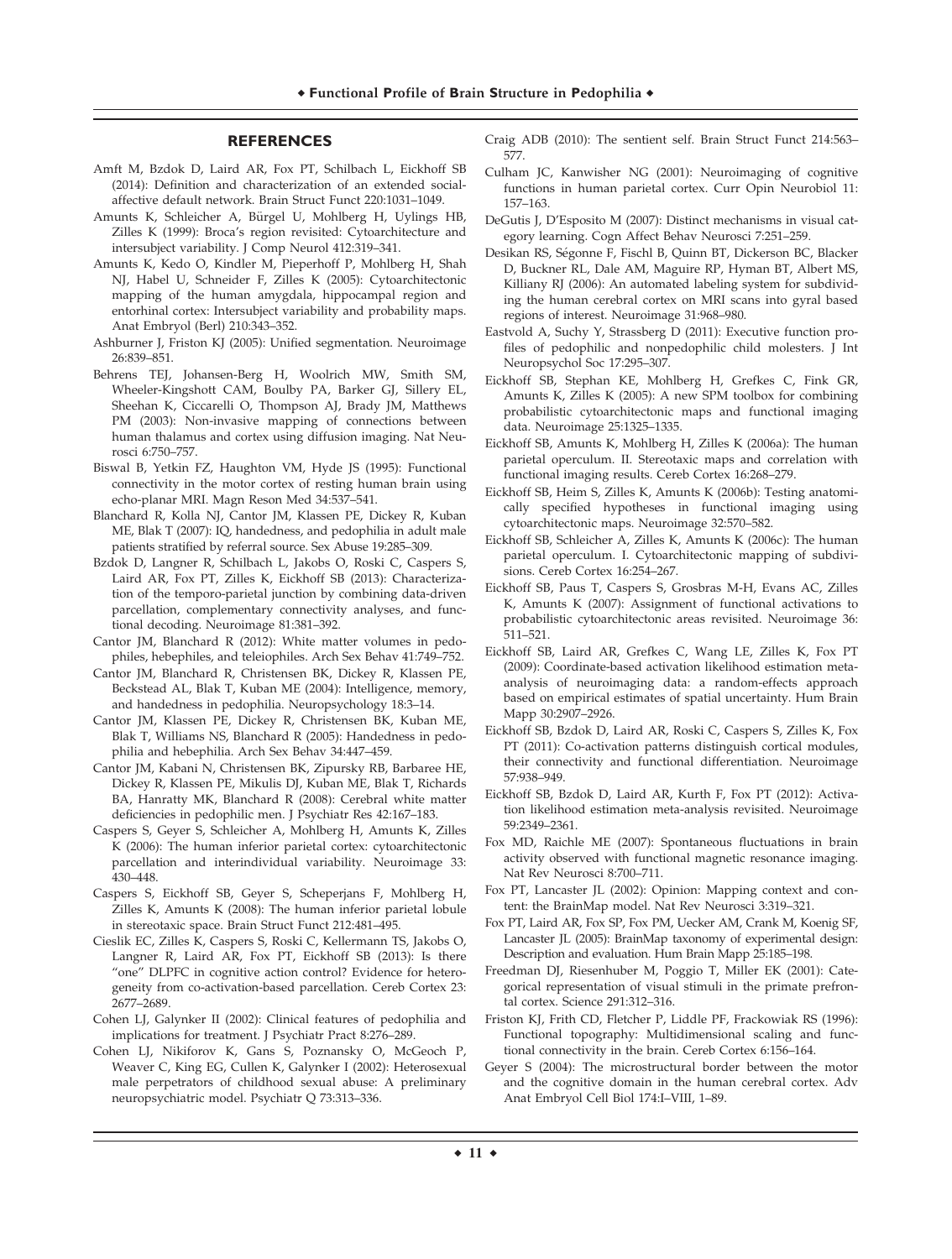- Geyer S, Ledberg A, Schleicher A, Kinomura S, Schormann T, Bürgel U, Klingberg T, Larsson J, Zilles K, Roland PE (1996): Two different areas within the primary motor cortex of man. Nature 382:805–807.
- Geyer S, Schleicher A, Zilles K (1999): Areas 3a, 3b, and 1 of human primary somatosensory cortex. Neuroimage 10:63–83.
- Geyer S, Schormann T, Mohlberg H, Zilles K (2000): Areas 3a, 3b, and 1 of human primary somatosensory cortex. Part 2. Spatial normalization to standard anatomical space. Neuroimage 11: 684–696.
- Haber SN, Knutson B (2010): The reward circuit: Linking primate anatomy and human imaging. Neuropsychopharmacology 35: 4–26.
- Habermeyer B, Esposito F, Händel N, Lemoine P, Klarhöfer M, Mager R, Dittmann V, Seifritz E, Graf M (2013a): Immediate processing of erotic stimuli in paedophilia and controls: A case control study. BMC Psychiatry 13:88.
- Habermeyer B, Esposito F, Händel N, Lemoine P, Kuhl HC, Klarhöfer M, Mager R, Mokros A, Dittmann V, Seifritz E, Graf M (2013b): Response inhibition in pedophilia: An fMRI pilot study. Neuropsychobiology 68:228–237.
- Haier RJ, Jung RE, Yeo RA, Head K, Alkire MT (2005): The neuroanatomy of general intelligence: Sex matters. Neuroimage 25: 320–7.
- Hoffstaedter F, Grefkes C, Caspers S, Roski C, Palomero-Gallagher N, Laird AR, Fox PT, Eickhoff SB (2014): The role of anterior midcingulate cortex in cognitive motor control: Evidence from functional connectivity analyses. Hum Brain Mapp 35:2741–2753.
- Holmes CJ, Hoge R, Collins L, Woods R, Toga AW, Evans AC (1998): Enhancement of MR images using registration for signal averaging. J Comput Assist Tomogr 22:324–333.
- Joyal CC, Black DN, Dassylva B (2007): The neuropsychology and neurology of sexual deviance: A review and pilot study. Sex Abuse 19:155–73.
- Kastner S, Pinsk MA, De Weerd P, Desimone R, Ungerleider LG (1999): Increased activity in human visual cortex during directed attention in the absence of visual stimulation. Neuron 22:751–761.
- Klucken T, Schweckendiek J, Merz CJ, Tabbert K, Walter B, Kagerer S, Vaitl D, Stark R (2009): Neural activations of the acquisition of conditioned sexual arousal: Effects of contingency awareness and sex. J Sex Med 6:3071–3085.
- Krueger RB, Kaplan MS (2001): The paraphilic and hypersexual disorders: an overview. J Psychiatr Pract 7:391–403.
- Kruger THC, Schiffer B (2011): Neurocognitive and personality factors in homo- and heterosexual pedophiles and controls. J Sex Med 8:1650–1659.
- Kurth F, Eickhoff SB, Schleicher A, Hoemke L, Zilles K, Amunts K (2010): Cytoarchitecture and probabilistic maps of the human posterior insular cortex. Cereb Cortex 20:1448– 1461.
- Laird AR, Eickhoff SB, Li K, Robin DA, Glahn DC, Fox PT (2009): Investigating the functional heterogeneity of the default mode network using coordinate-based meta-analytic modeling. J Neurosci 29:14496-1505.
- Laird AR, Eickhoff SB, Fox PM, Uecker AM, Ray KL, Saenz JJ, McKay DR, Bzdok D, Laird RW, Robinson JL, Turner JA, Turkeltaub PE, Lancaster JL, Fox PT (2011): The BrainMap strategy for standardization, sharing, and meta-analysis of neuroimaging data. BMC Res Notes 4:349.
- Mendez M, Shapira JS (2011): Pedophilic behavior from brain disease. J Sex Med 8:1092–1100.
- Mohnke S, Müller S, Amelung T, Krüger THC, Ponseti J, Schiffer B, Walter M, Beier KM, Walter H (2014): Brain alterations in paedophilia: A critical review. Prog Neurobiol 122:1–23.
- Mokros A, Osterheider M, Nitschke J (2012): [Pedophilia. Prevalence, etiology, and diagnostics]. Nervenarzt 83:355–8.
- Nichols T, Brett M, Andersson J, Wager T, Poline J-B (2005): Valid conjunction inference with the minimum statistic. Neuroimage 25:653–60.
- Pan X, Sawa K, Tsuda I, Tsukada M, Sakagami M (2008): Reward prediction based on stimulus categorization in primate lateral prefrontal cortex. Nat Neurosci 11:703–712.
- Poeppl TB, Nitschke J, Dombert B, Santtila P, Greenlee MW, Osterheider M, Mokros A (2011): Functional cortical and subcortical abnormalities in pedophilia: A combined study using a choice reaction time task and fMRI. J Sex Med 8:1660– 1674.
- Poeppl TB, Nitschke J, Santtila P, Schecklmann M, Langguth B, Greenlee MW, Osterheider M, Mokros A (2013): Association between brain structure and phenotypic characteristics in pedophilia. J Psychiatr Res 47:678–685.
- Poeppl TB, Langguth B, Laird AR, Eickhoff SB (2014): The functional neuroanatomy of male psychosexual and physiosexual arousal: A quantitative meta-analysis. Hum Brain Mapp 35: 1404–1421.
- Ponseti J, Granert O, Jansen O, Wolff S, Beier K, Neutze J, Deuschl G, Mehdorn H, Siebner H, Bosinski H (2012): Assessment of pedophilia using hemodynamic brain response to sexual stimuli. Arch Gen Psychiatry 69:187–194.
- Ponseti J, Granert O, van Eimeren T, Jansen O, Wolff S, Beier K, Deuschl G, Bosinski H, Siebner H (2014): Human face processing is tuned to sexual age preferences. Biol Lett 10:20140200.
- Raymond NC, Coleman E, Ohlerking F, Christenson GA, Miner M (1999): Psychiatric comorbidity in pedophilic sex offenders. Am J Psychiatry 156:786–788.
- Reetz K, Dogan I, Rolfs A, Binkofski F, Schulz JB, Laird AR, Fox PT, Eickhoff SB (2012): Investigating function and connectivity of morphometric findings—exemplified on cerebellar atrophy in spinocerebellar ataxia 17 (SCA17). Neuroimage 62:1354– 1366.
- Sartorius A, Ruf M, Kief C, Demirakca T, Bailer J, Ende G, Henn FA, Meyer-Lindenberg A, Dressing H (2008): Abnormal amygdala activation profile in pedophilia. Eur Arch Psychiatry Clin Neurosci 258:271–277.
- Satterthwaite TD, Elliott MA, Gerraty RT, Ruparel K, Loughead J, Calkins ME, Eickhoff SB, Hakonarson H, Gur RC, Gur RE, Wolf DH (2013): An improved framework for confound regression and filtering for control of motion artifact in the preprocessing of resting-state functional connectivity data. Neuroimage 64:240–256.
- Scheperjans F, Eickhoff SB, Hömke L, Mohlberg H, Hermann K, Amunts K, Zilles K (2008a): Probabilistic maps, morphometry, and variability of cytoarchitectonic areas in the human superior parietal cortex. Cereb Cortex 18:2141–2157.
- Scheperjans F, Hermann K, Eickhoff SB, Amunts K, Schleicher A, Zilles K (2008b): Observer-independent cytoarchitectonic mapping of the human superior parietal cortex. Cereb Cortex 18: 846–867.
- Schiffer B, Vonlaufen C (2011): Executive dysfunctions in pedophilic and nonpedophilic child molesters. J Sex Med 8:1975– 1984.